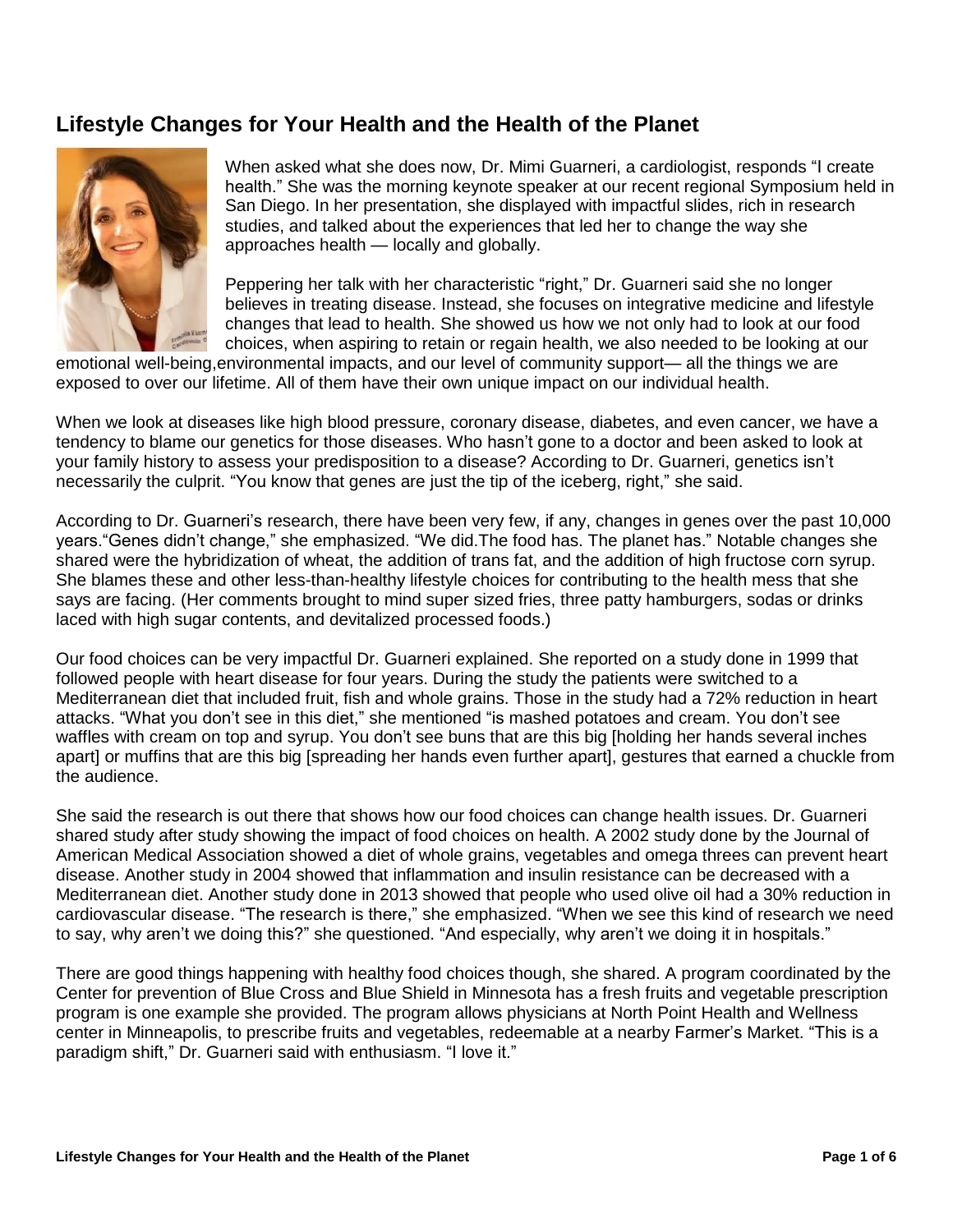Dr. Guaneri made it clear, however that it is not just our food choices that affect our health. "Seventy to ninety percent of the diseases we see are related to how we live our lives," she noted. Adding, "you can eat all the brussel sprouts that you want, but if you are angry and pissed off, it's probably not going to help your heart."

We learned from Dr. Guarneri that we can also make other lifestyle changes that help us support our health goals. Lifestyle changes include looking at the individual holistically — physically, emotionally, mentally and spiritually she noted. To press her point that there is more ways to address health issues than food, Dr. Guarneri shared the results of a study done on an Amish community.

Researchers wanted to study this Amish community because of their genetics. They all had the fat gene, which she called a "thrifty gene." Those that carry this gene have a predisposition to obesity. Yet, no one in this particular community was fat. "Why aren't they fat, she asked? Why this genetic predisposition had not expressed itself in the health of these individuals was a mystery. What made this community fertile ground for study on a subject such as weight loss is because they all live the same way they have lived for 300 years, without any dietary constraints. Eggs, pancakes, beef, cheese, mashed potatoes, gravy, butter, bread and sugary deserts were common daily fare. Their physical activities were logged for seven days and a large group of them were monitored with pedometers. The study provided insights into the relationship between high amounts of work-related physical activity and obesity. Dr. Guarneri shared that reading the pedometers showed they walked an average of 18,000 steps a day. "Who walks 18,000 steps a day," she asked. The crowd laughed when someone in the audience responded, "Nurses." The point made, however, was that it was the high levels of activity that allowed members of this community to override their genetic predisposition.

Showing that lifestyle changes can be more than just increasing activity or food choices, was a huge part of Dr. Guarneri's message. Addressing mind, emotions and spirit are also a key factors in maintaining health. "Lifestyle is an intervention," she said, noting that it is not just for patients, but for all of us.

She applauded Healing Touch Practitioners for their work, noting that integrating the biofields, which addresses those key factors, can have a huge impact on an individual's health. Dr. Guarneri shared that she has seen her patients become whole again when she has incorporated HT in their interventions. She also mentioned that we are starting to understand why HT works using the language of science as a mechanism to explain its mystery.

Gene arrays, the language of science, are one of the mechanisms that help explain the impact of lifestyle choices. Dr. Guarneri mentioned a study done by Dr. Gene Ornish, that looked at males with prostate cancer. They put the men on a vegan diet, taught them yoga and meditation, had them sit in support groups to talk about what was going on in their lives, and had them exercise. The slide she presented had one side that showed the turned on cancer genes prior to lifestyle change. The other side showed that 500 cancer genes were turned off after lifestyle changes were implemented. "Five hundred," she emphasized. "We have the ability through genetics to start to understand that we can turn gene expression off," she noted. "This is powerful medicine," she concluded.

Another study that Dr. Guarneri participated in showed diet, mood support and exercise can actually reverse plaque in vessels. It was a study that got her started on her journey to creating health rather than just treating disease. "When I started to see angiograms with complete plaque reversal — 91% reduction in chest pain in these patients— I had to wake up and start to think differently," she said.

Dr. Guraneri's presentation touched on the impact our emotions and mental state can have on our health, and may lead us to make certain lifestyle choices. "What kinds of emotional traumas have we had in our life?," she asked. "Sometimes we can blame it [health issues] on all sorts of other things," said Dr. Guarneri. "And sometimes we have to go to that deeper level and be honest with ourselves about what is happening."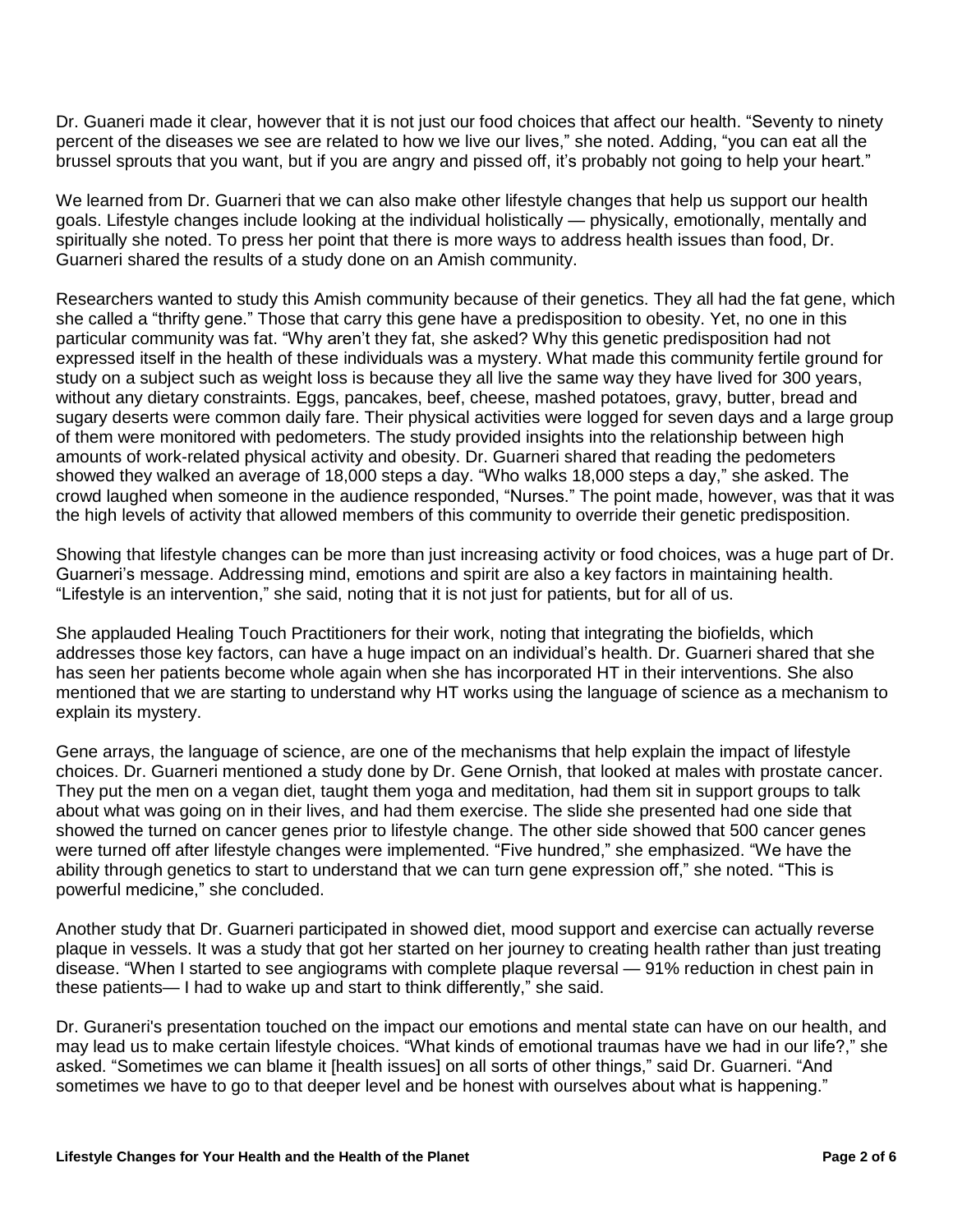Dr. Guarneri told a story about a woman who had been going to a weight loss clinic in San Diego, run by Dr. Vince Felitti. The clinic treats people who carry 200-300 pounds of extra weight. One of his patients was a woman who had lost over 100 pounds and had attempted to commit suicide. To Dr. Felitti's credit, she explained, he took the woman into his office to find out what happened. She was looking great, so he didn't understand what led to her actions. He learned from her that "looking great" was the issue. She had been raped and molested as a child and had put on the extra weight so no guy would come anywhere near her. After losing the weight one of her coworkers suggested they go to dinner because she was now looking really good. That is when she went home and tried to take her life, said Dr. Guarneri.

That conversation led Dr. Felitti to review the history of all his overweight patients for adverse childhood events. What he found, explained Dr. Guarneri, was "children that come from families whose parents are drinking, fighting, or someone's in jail, they find comfort in things like food. Comfort in things like alcohol. They find comfort in cigarettes and IV drugs." He went on to find the more trauma you have the more addictions you have later, she noted. "That was eye opening to me as a physician," said Dr. Guarneri "I have to be honest with you. Many times in my practice I said, why can't they just exercise and eat right," she added. "I have found in my practice that whenever someone carries extra weight, they know nutrition better than I do. They say I could teach a class, Dr. Guarneri." She said that is her clue that she is dealing with issues other than not knowing how to eat right. It alerts her to look for underlying emotional issues.

The effects of stress on our bodies is another area where Dr. Guarneri encouraged a change in lifestyle choices. Stress, she defined, is a state with experiences where there is a mismatch between perceived demands and our perceived ability to cope. "Does anybody here say yes, when they really mean no," she asked, eliciting a chuckle from the crowd. "As a cardiologist, I started to realize that every drug I was giving was to block stress hormones," she mentioned. She said stress causes weight gain, high cholesterol, increased blood pressure, cause headaches, disrupts sleep, causes gastrointestinal issues, it can cause addictions, and it can impact how we age — among other things.

Lifestyle changes suggested by Dr. Guarneri were learning how to meditate, and adding yoga or exercise to daily routines, or get a pet. A stress study she shared involved having the individual put their hand in a bucket of ice, which caused their blood pressure to rise. When animals were added to the setting, the blood pressure did not increase. On the other hand, she noted, "When they put them in the room with their spouse," she said leaving the thought dangling, which caused another outburst of laughter. Even taking 20 minutes for a centering or grounding exercise or developing a mantra that can be used throughout the day can reduce the impact of stress. Changing how we respond to events is also important, she expressed — looking for the positive and good. Dr. Guarneri lives what she preaches. At the beginning of her presentation there were some technical difficulties. Rather than fret, she lead the audience in a Kundalini Yoga exercise — in lieu of worrying and getting stressed out about the slide presentation issues.

According to Dr. Guarneri, isolation also has a health impact. She quoted Sri Swami Satchinanda who said "The I in Illness is Isolation. The W in wellness is we." She said the experience of social exclusion activated normal regions in the brain typically associated with physical pain. "Imagine what kids feel like when they are excluded at school," she pondered. She also said that social connection — friends, family, neighbors, or colleagues — improve our odds of survival by 50%. She touched on concerns about how we are isolating ourselves into our iPhones and how losing the personal connection is so important to our health. "We are humans. Most of us are meant to be in a tribe. Most of us are meant to be touched — especially older people. No one touches them anymore," she cautioned. Low social interaction, she noted, is equivalent to smoking 15 packs of cigarettes a day; equivalent to being an alcoholic; more harmful than not exercising; and twice as harmful as obesity.

Speaking to the benefits of tribe, Dr. Guarneri talked about a study done in Roseto, Pennsylvania, where they had a strikingly low mortality rate from heart attacks in comparison to the surrounding communities. They were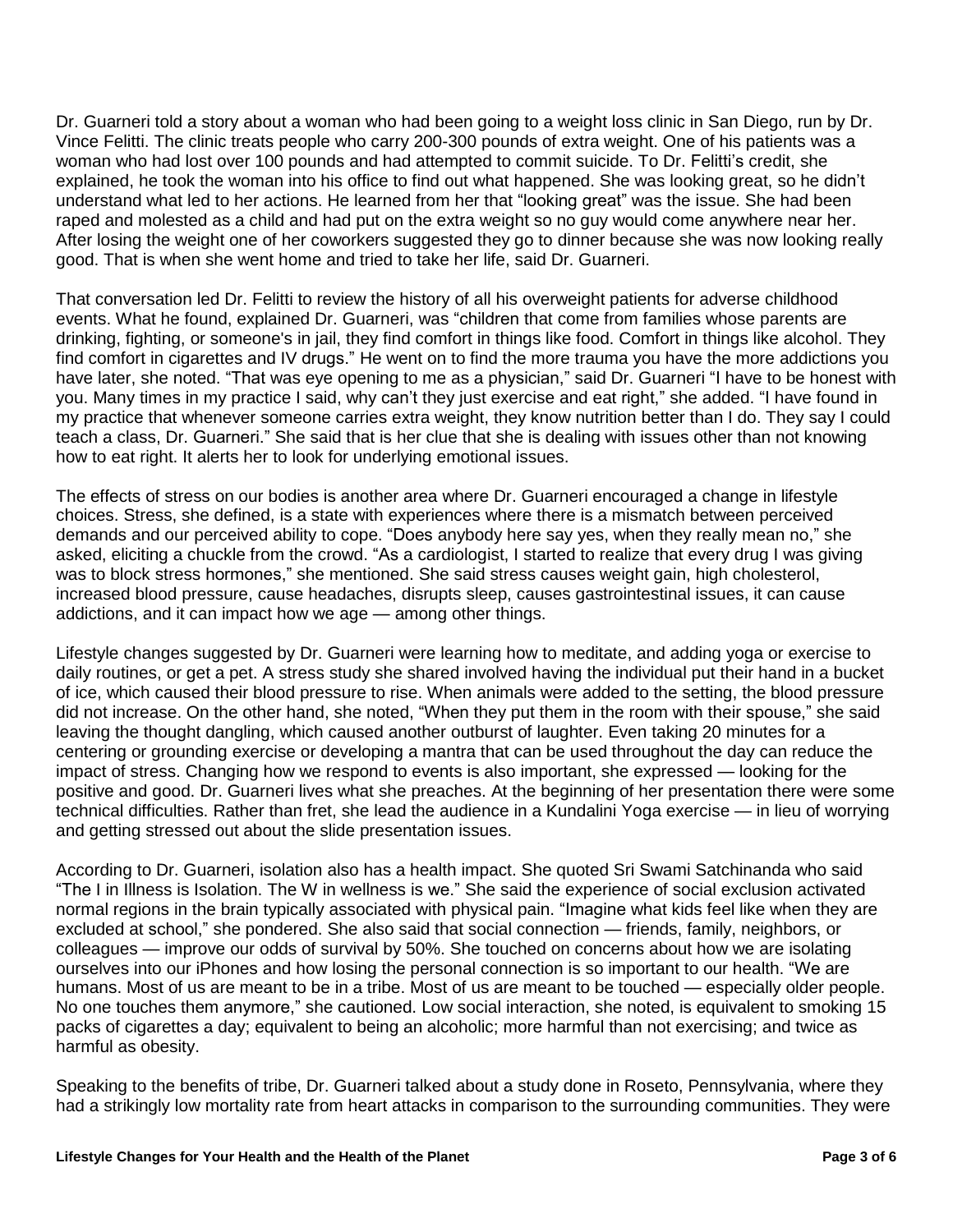overweight. They were smoking cigarettes. They were diabetic. Yet, she explained, they weren't having heart attacks. Their community was made up of three generational households that did everything together like eating and going to church — displaying traditional values where there is always someone around. As the children aged and moved away, the whole system fell apart and the heart attacks became equivalent to the surrounding communities. "Researchers concluded that it was the three generation households, the community that these people were living in that protected them from heart attacks," she stated.

Even depressed people can benefit immensely when they feel socially supported. "It negates the negative effect of depression," said Dr Guarneri. Another benefit of community she cited was the impact of social support on the immune system. A Rhino virus study showed those in the study, who had sufficient social support, avoided getting colds, even when the virus was inserted directly into their nose.

You can't look at lifestyle choices without looking at how our health is intertwined with the the health of the planet. We are impacted by the foods we eat, whether it be animal or vegetable and our lifestyle choices impact the planet, shared Dr. Guarneri.

Dr. Guarneri's shared some of her research on the agricultural industry with slides that focused mainly on beef, poultry farming and pesticides. In looking at the beef industry, her slides showed that the beef industry is the number one contributor to the greenhouse gas effect. It also consumes enormous amounts of water to keep that machine going. "Forty-three countries today suffer from water scarcity," she noted. Her statistics showed that two-thirds of the worlds population are living under water stressed conditions. "You cannot live without water," she stated. "Putting it in a plastic bottle and selling it at the airport is not the solution," she quipped. Tying this information to our food choices she added, "If you decide to switch your diet from the typical Western diet to the more Mediterranean diet, it is even better if you go vegetarian." She continued, "You can decrease greenhouse gas emissions, water comsumption, energy consumption and agriculture land use. Do you want to plant trees or do you want to use the land to raise cattle?," she asked. She mentioned that when she gave this same talk in Canada, it was not very popular, which earned a chuckle from the crowd.

Dr. Guarneri made note that, if people choose to eat animals, they should be sure they know what the animals eat because it could impact their health. She cited the World Health Organizations number one issue in the world right now is antibiotic resistance. "They are linking this resistance to the misuse of antibiotics in agriculture," she said. "There are countries now, particularly in Scandinavia and Europe that are banning the use of antibiotics in animals," she continued. She shared some surprising statistics about this prophylactic use of antibiotics: The amount of antibiotics sold for meat and poultry production in 2011 was \$29.9 million. The amount of antibiotics sold to treat people was \$7.7 million. She suggested that they are giving the antibiotics to animals, not because they are sick, but because they are housed too close together and they don't want them to get sick. "They are finding farmers coming in with these weirdo infections that are resistant to everything," she mentioned. A look back showed the farmers were feeding their animals antibiotics, causing a resistance to the medication in the farmers. "Exposure to the antibiotics fed to animals causes the farmers to be resistant to antibiotics when they are sick," she stated emphatically.

Moving from animals to vegetables, Dr. Guarneri shared what her research showed. Atrazine, which is a common herbicide has now been linked to insulin resistance and obesity. "So, it's not so much to say you are overweight," she stated. "Maybe it's because of the pesticides and herbicides that you are getting." She added that not everyone that is overweight develops diabetes. "There is genetic interaction," she said. Her data showed those who develop diabetes are the ones that are eating lots of persistent organic pollutants and pesticides. She indicated that there is a lot of empirical evidence showing that environmental toxins consisting of organic pollutants affect mitochondrial function —the energy of the cell — and induces insulin resistance.

It is not only the soil that we need to look to with concern. Dr. Guarneri mentioned. Arsenic in drinking water has been linked to kidney disease; air pollution causes seven million deaths a year; and the use of plastic were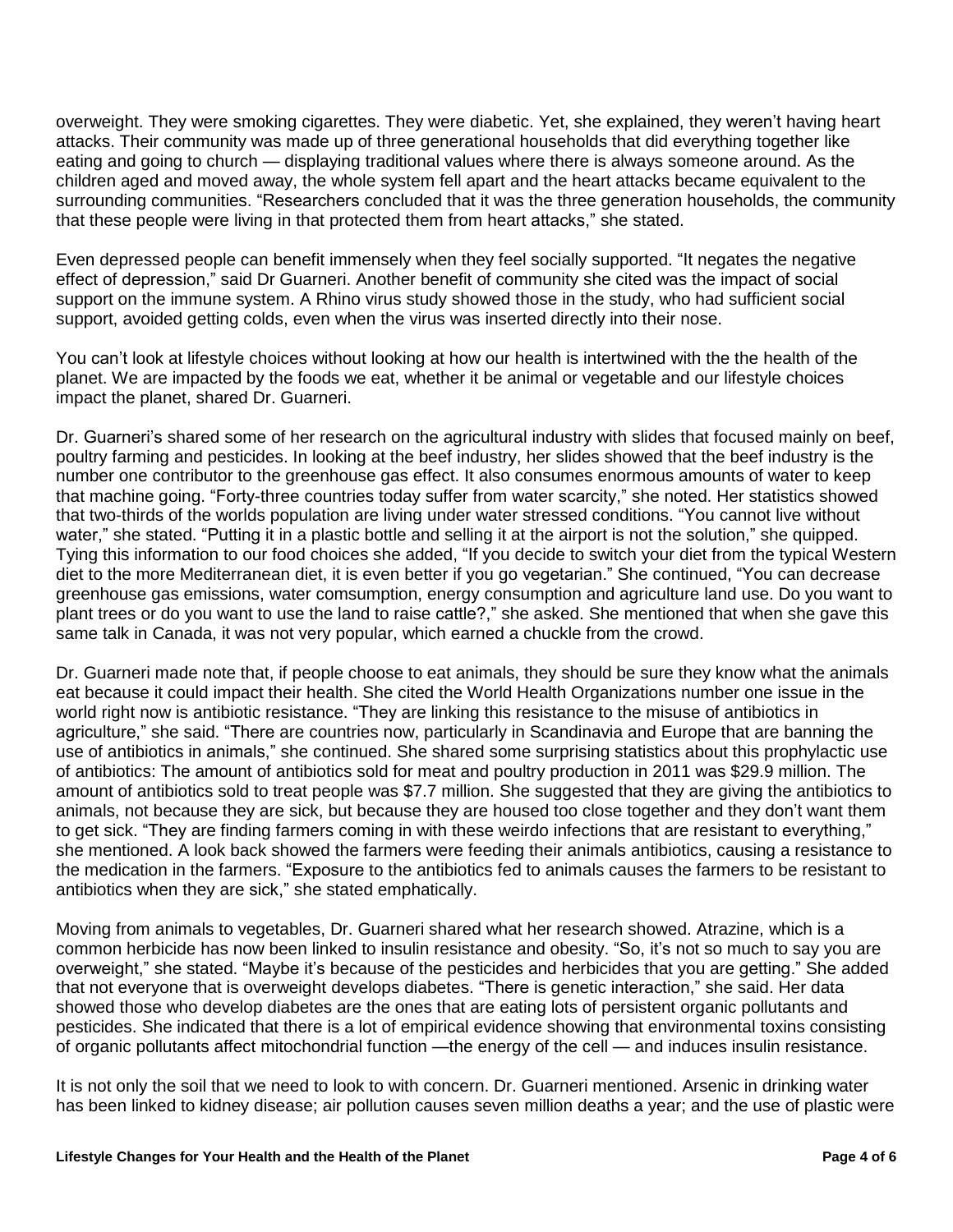among her concerns for individual and planetary heath. She mentioned that plastic constitutes 90% of all the trash floating in the ocean. In some areas it outweighs plankton by a ratio of six to one. "Then you start thinking about those fish that we are eating," she stated, causing a chuckle.

Of her presentation, Dr. Guarneri said she wasn't there to horrify the audience. "We have to wake up," she said. "We have to wake up as a world, and as a country because the tsunami is here and we're rearranging deck chairs on the titanic." Citing the United Nations Millennium Ecosystem Assessment, she said that human activities is putting such strain on the natural functions of earth that the ability of the planet's ecosystem to sustain future generations can no longer be taken for granted. "This is not like some crazy person," she argued. "This is hundreds of scientists and researches. Yet we are still arguing about whether or not there is climate change," she said [adding air quotes]. Additionally, she noted that it is the country's and the world's poorest that suffer from the poor health of our planet. Dr. Guarneri shared a quote from Pope Francis: "We are not faced with two separate crises, one environmental and the other social, but rather with one complex crisis, which is both social and environmental. The same mindset which stands in the way of making radical decisions to reverse the trend of global warming also stand in the way of achieving the goal of eliminating poverty.

Dr. Guarneri told the audience not to take her word for what she said in her presentation. She encouraged listeners to go out and get educated. She suggested sites like the Environmental Working Group, The World Health Organization among others. "That's all I ask you to do," she noted.

Everybody can make their own choice but there is something called the precautionary principle she mentioned. "It is the primary mechanism for implementing basic tenets of ecologic medicine," she said. "It is medicine that says we need to live in unity with the planet. Anything that we do to the planet affects us. So it's good medicine," she continued. The principle argues that science and industry has to fully assess the impact of their activities before they impose them upon the public and the environment.

Dr. Guarneri encouraged the audience to make an impact with our choices. She noted that as a consumer, we don't have to support behavior that does not phylisophically align with the changes we want to see that impact our health. Some of the things she said we could do were: be a conscious consumer; stop using plastic; recycle; eat less meat; go organic; and purchase items that support the environment, health or fair trade. These may seem like common sense, but when she asked her Spiritual teacher why people don't do what is good for them, he responded: "Information leads to knowledge, but practice leads to transformation

If what Dr. Guarneri presented moves you, put the knowledge into practice. You don't need to be preachy, she noted. "We can bring out these concepts just by mirroring them. Just by being the change we want to see."

Dr. Guarneri was available after her presentation to sign her new book: *108 Pearls to Awaken Your Healing Potential.* It is her perspective, as a cardiologist, for translating the science of health and healing into practice. In the book, she blends modern science and ancient wisdom to offer steps you can take to awaken the healing potential of your body, mind and spirit. Throughout the book she presents 108 pearls, which is based on the number of beads in a mala, as she takes you step by step from just surviving to thriving. **Additional Interesting Facts Presented by Dr. Guarneri:**

- The amount of money needed each year to provide reproductive health for all women in developing countries is \$12 billion. The amount of money spent annually on perfumes in Europe and the United States is \$12 billion.
- The amount of money needed each year to provide water and sanitation to all people in developing countries is \$9 billion. In the United states we spend \$8 billion on cosmetics.